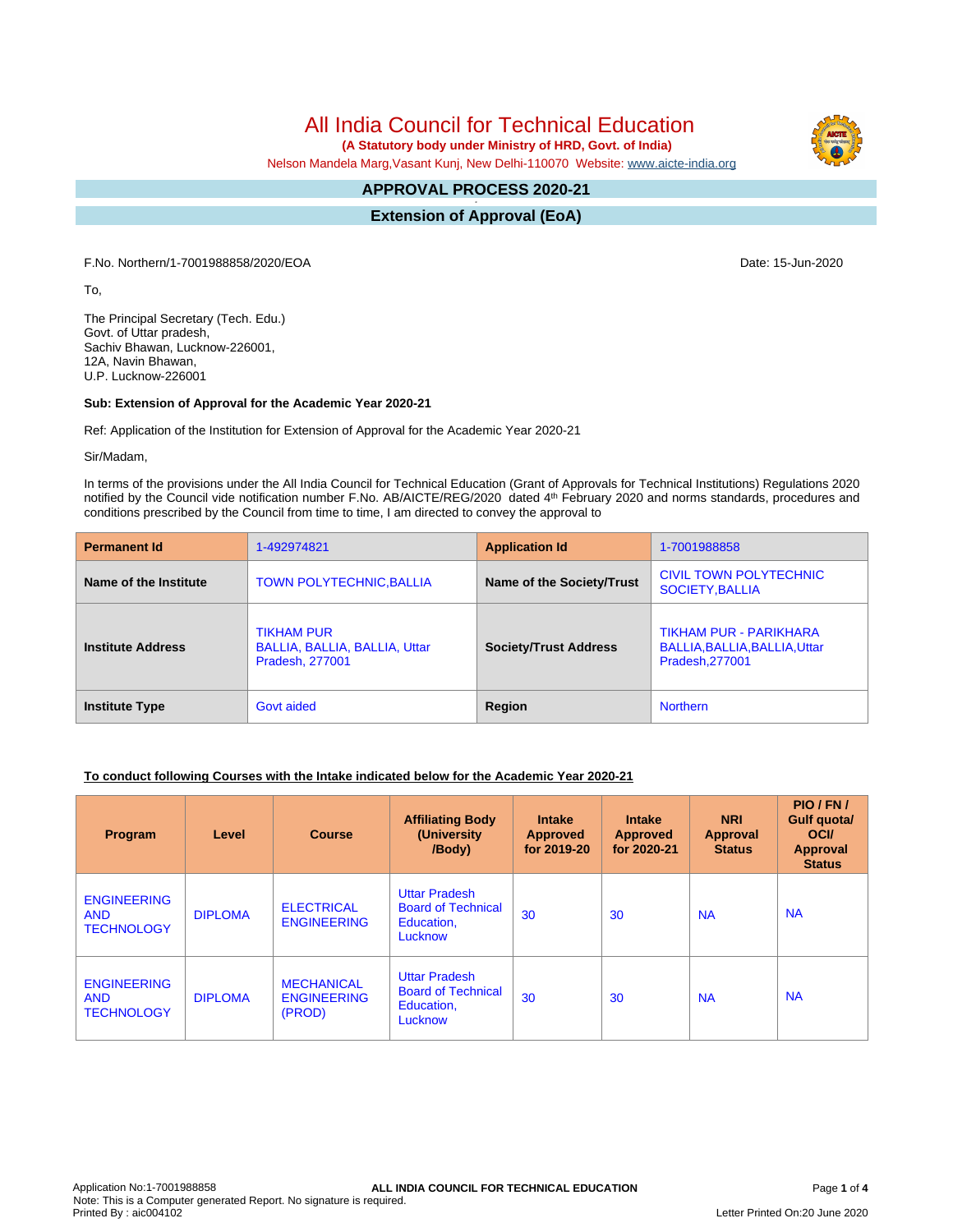| <b>ENGINEERING</b><br><b>AND</b><br><b>TECHNOLOGY</b> | <b>DIPLOMA</b> | <b>MECHANICAL</b><br><b>ENGINEERING</b><br>(AUTO) | <b>Uttar Pradesh</b><br><b>Board of Technical</b><br>Education,<br>Lucknow | 30 | 30 | <b>NA</b> | <b>NA</b> |
|-------------------------------------------------------|----------------|---------------------------------------------------|----------------------------------------------------------------------------|----|----|-----------|-----------|
| <b>ENGINEERING</b><br><b>AND</b><br><b>TECHNOLOGY</b> | <b>DIPLOMA</b> | <b>CIVIL</b><br><b>ENGINEERING</b><br>$(2$ SHIFT) | <b>Uttar Pradesh</b><br><b>Board of Technical</b><br>Education,<br>Lucknow | 30 | 30 | <b>NA</b> | <b>NA</b> |
| <b>ENGINEERING</b><br><b>AND</b><br><b>TECHNOLOGY</b> | <b>DIPLOMA</b> | <b>ELECTRICAL</b><br><b>ENGINEERING</b>           | <b>Uttar Pradesh</b><br><b>Board of Technical</b><br>Education,<br>Lucknow | 30 | 30 | <b>NA</b> | <b>NA</b> |
| <b>ENGINEERING</b><br><b>AND</b><br><b>TECHNOLOGY</b> | <b>DIPLOMA</b> | <b>MECHANICAL</b><br><b>ENGINEERING</b><br>(PROD) | <b>Uttar Pradesh</b><br><b>Board of Technical</b><br>Education,<br>Lucknow | 30 | 30 | <b>NA</b> | <b>NA</b> |
| <b>ENGINEERING</b><br><b>AND</b><br><b>TECHNOLOGY</b> | <b>DIPLOMA</b> | <b>MECHANICAL</b><br><b>ENGINEERING</b><br>(AUTO) | <b>Uttar Pradesh</b><br><b>Board of Technical</b><br>Education,<br>Lucknow | 30 | 30 | <b>NA</b> | <b>NA</b> |
| <b>ENGINEERING</b><br><b>AND</b><br><b>TECHNOLOGY</b> | <b>DIPLOMA</b> | <b>CIVIL</b><br><b>ENGINEERING</b>                | <b>Uttar Pradesh</b><br><b>Board of Technical</b><br>Education,<br>Lucknow | 30 | 30 | <b>NA</b> | <b>NA</b> |

### **Course(s) Applied for Closure by the Institute for the Academic Year 2020-21**

| Program           | Level          | <b>Course</b>                                                                           | <b>Affiliating Body</b><br>(Univ/Body)                                  | <b>Course Closure Status</b> |
|-------------------|----------------|-----------------------------------------------------------------------------------------|-------------------------------------------------------------------------|------------------------------|
| <b>MANAGEMENT</b> | <b>DIPLOMA</b> | <b>MODERN OFFICE</b><br><b>MANAGEMENT AND</b><br><b>SECRETARIAL</b><br><b>PRACTICES</b> | <b>Uttar Pradesh Board</b><br>of Technical<br><b>Education, Lucknow</b> | Approved                     |

#### **It is mandatory to comply with all the essential requirements as given in APH 2020-21 (Appendix 6)**

The Institution/ University is having the following deficiencies as per the online application submitted to AICTE and the same shall be complied within Two year from the date of issue of this EoA

| Deficiencies Noted based on Self Disclosure |     |  |  |  |  |
|---------------------------------------------|-----|--|--|--|--|
| <b>Particulars</b><br><b>Deficiency</b>     |     |  |  |  |  |
| 1. Administrative Area                      |     |  |  |  |  |
| Office All Inclusive                        | Yes |  |  |  |  |
| 2. Computational Facilities                 |     |  |  |  |  |
| <b>Printers</b>                             | Yes |  |  |  |  |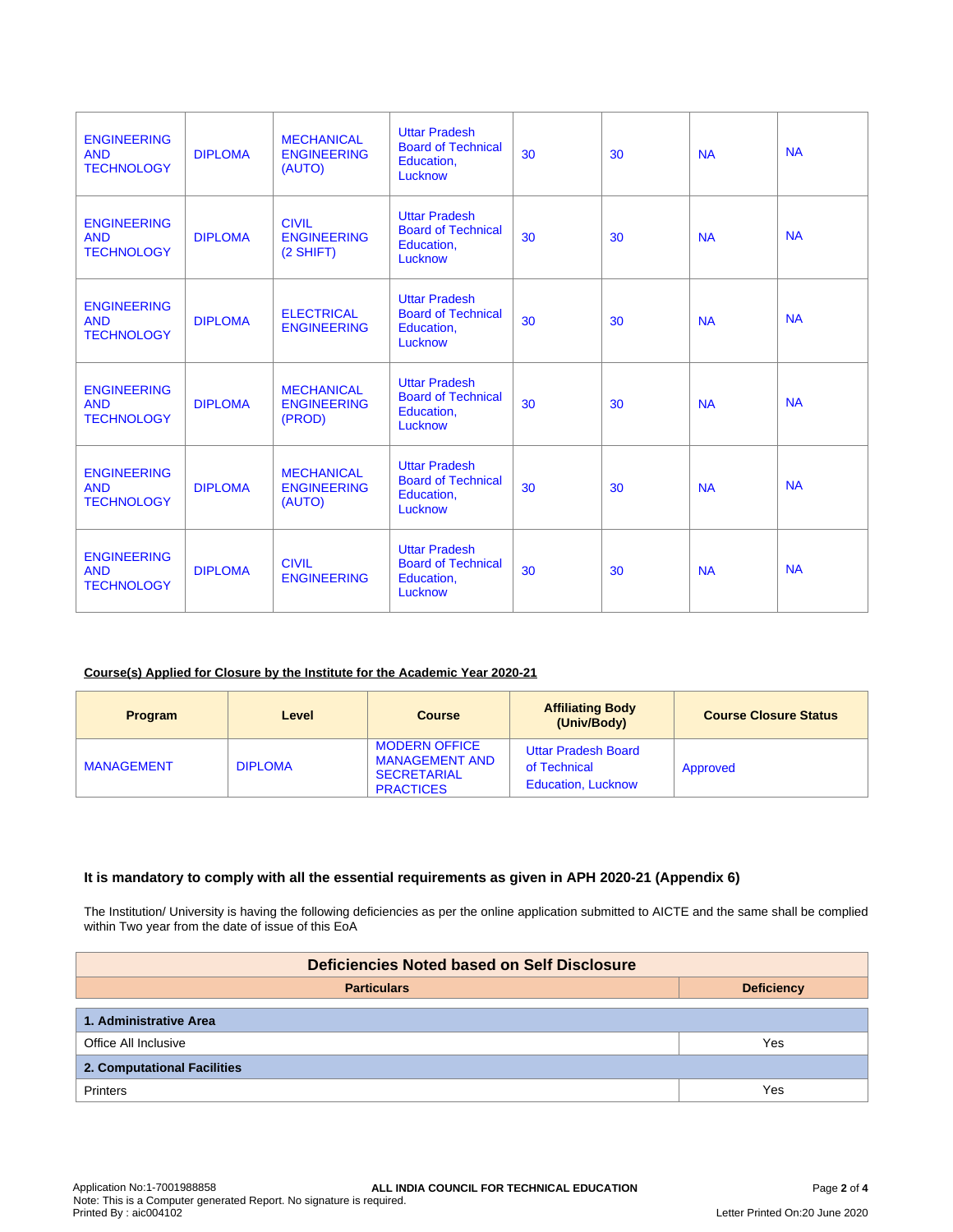| Application S/W                                            | Yes |  |  |  |  |
|------------------------------------------------------------|-----|--|--|--|--|
| System S/W                                                 | Yes |  |  |  |  |
| PCs to Student ratio                                       | Yes |  |  |  |  |
| 3. Instructional Area - ENGINEERING AND TECHNOLOGY-Diploma |     |  |  |  |  |
| Classroom                                                  | Yes |  |  |  |  |
| Laboratory                                                 | Yes |  |  |  |  |
| 4. Instructional Area - MANAGEMENT-Diploma                 |     |  |  |  |  |
| Classroom                                                  | Yes |  |  |  |  |
| <b>Tutorial Room</b>                                       | Yes |  |  |  |  |
| Seminar Hall                                               | Yes |  |  |  |  |
| 5. Faculty Deficiency                                      | Yes |  |  |  |  |
| <b>6. Library Facilities</b>                               |     |  |  |  |  |
| Journals                                                   | Yes |  |  |  |  |
| MultiMediaPC                                               | Yes |  |  |  |  |
| 7. Other Facilities Deficiency                             |     |  |  |  |  |
| Rain Water Harvesting                                      | Yes |  |  |  |  |

**\***Please refer Deficiency Report for details

## **Important Instructions**

- 1. The State Government/ UT/ Directorate of Technical Education/ Directorate of Medical Education shall ensure that 10% of reservation for Economically Weaker Section (EWS) as per the reservation policy for admission, operational from the Academic year 2020-21 is implemented without affecting the reservation percentages of SC/ ST/ OBC/ General. However, this would not be applicable in the case of Minority Institutions referred to the Clause (1) of Article 30 of Constitution of India. Such Institution shall be permitted to increase in annual permitted strength over a maximum period of two years beginning with the Academic Year 2020-21
- 2. The Institution offering courses earlier in the Regular Shift, First Shift, Second Shift/Part Time now amalgamated as total intake shall have to fulfil all facilities such as Infrastructure, Faculty and other requirements as per the norms specified in the Approval Process Handbook 2020-21 for the Total Approved Intake. Further, the Institutions Deemed to be Universities/ Institutions having Accreditation/ Autonomy status shall have to maintain the Faculty: Student ratio as specified in the Approval Process Handbook. All such Institutions/ Universities shall have to create the necessary Faculty, Infrastructure and other facilities WITHIN 2 YEARS to fulfil the norms based on the Affidavit submitted to AICTE.
- 3. In case of any differences in content in this Computer generated Extension of Approval Letter, the content/information as approved by the Executive Council / General Council as available on the record of AICTE shall be final and binding.
- 4. Strict compliance of Anti-Ragging Regulation: Approval is subject to strict compliance of provisions made in AICTE Regulation notified vide F. No. 373/Legal/AICTE/2009 dated July 1, 2009 for Prevention and Prohibition of Ragging in Technical Institutions. In case Institution fails to take adequate steps to Prevent Ragging or fails to act in accordance with AICTE Regulation or fails to punish perpetrators or incidents of Ragging, it will be liable to take any action as defined under clause 9(4) of the said Regulation.

**Prof.Rajive Kumar Member Secretary, AICTE**

Copy to:

- **1. The Director Of Technical Education\*\*, Uttar Pradesh**
- **2. The Principal / Director,** TOWN POLYTECHNIC,BALLIA Tikham Pur Ballia,